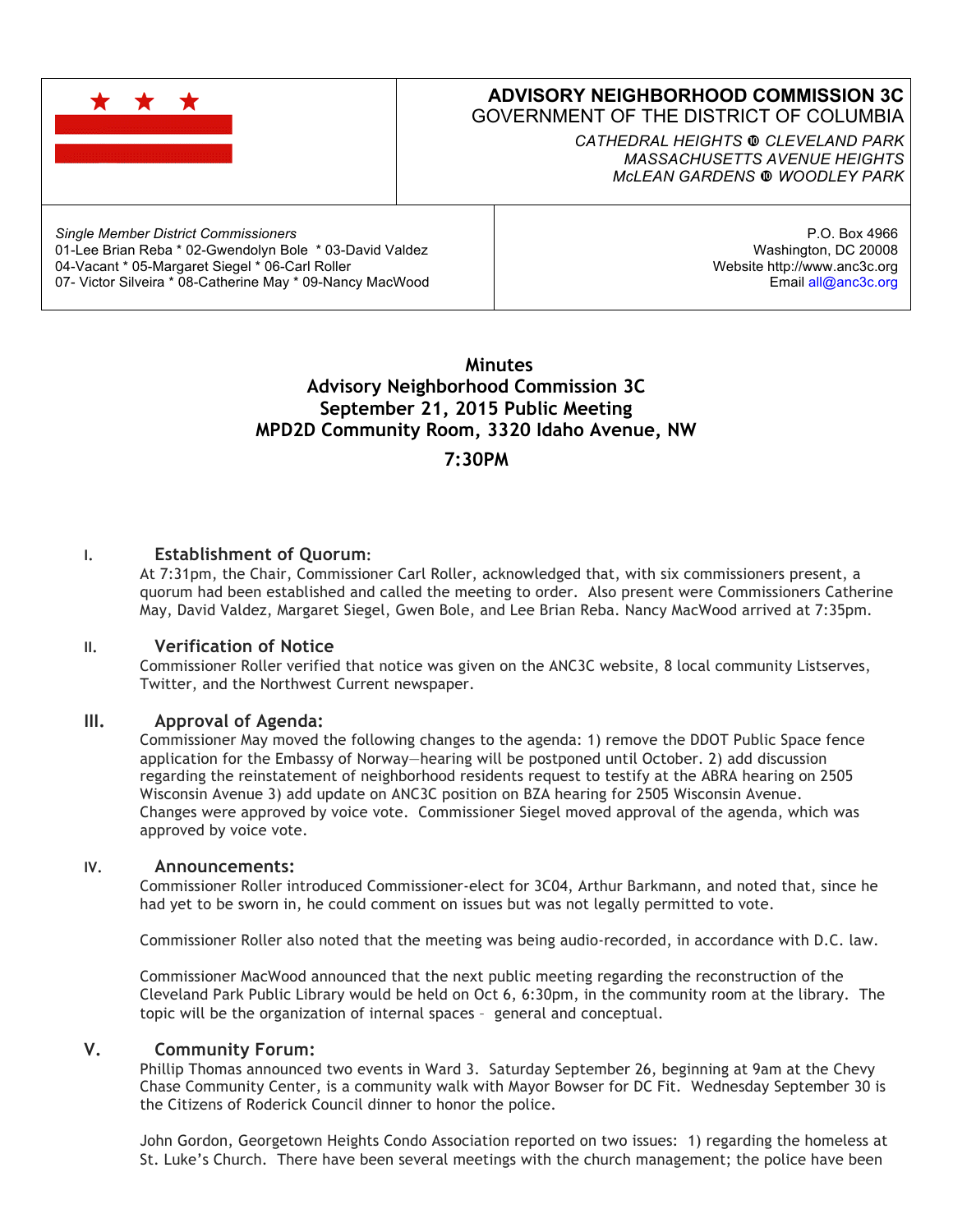granted permission to remove homeless people from the grounds. If there is a hypothermia shelter there this winter, neighbors want to meet with Catholic Charities. 2) regarding the Savoy Hotel rooftop deck: HIs neighbors are not opposed to the roof deck, but want to make sure the operation is in accordance with the neighborhood agreement and zoning rules.

Milagros Kramer requested information with respect to having a discussion of residential changes on Massachusetts and Garfield. Commissioner May said she would follow up with her.

Dan Gilabirdy noted that two Accessory Dwelling Units ("ADUS") were added on his block. Commissioner MacWood responded that ANC3C's position on inside units is that it is important to let people stay in their home and that they be regulated and be matter of right. However, external ADUs can change character of neighborhood. ANC3C's position is that these should not be allowed as a matter of right and homeowners should seek a special exception.

#### **VI. Consent Calendar:**

Commissioner May moved approval of the following Consent Calendar. Motion was approved by voice vote.

- Motion of No Objection to BZA Application 19052 concerning owner's request for a modification to a special exception for the rear setback at 2905 28th St NW – update on safety issue in alleyway.
- Resolution regarding BZA appeal for 2926 Porter Street, concerning parking apron at back of building.
- Consideration of a resolution on Final Notice of Zoning Rewrite Regulations.

September 25, 2015

Chairperson Lloyd Jordan Board of Zoning Administration 441 4<sup>th</sup> St NW Suite 200 South Washington DC 20001

Re: ANC3C Review of BZA #19052

All,

At the publicly noticed monthly meeting of Advisory Neighborhood Commission 3C on September 21, 2015, at which a quorum was present, the Commission considered an BZA Application #19052 for a Special Exception at 2905 28th Street, NW.

The Commission voted No Objection by Voice Vote to this application.

The ANC3C Chair and the ANC3C-03 Commissioner, and or their designees, are authorized to represent the ANC3C Commission regarding this matter

If you have any questions or comments, please don't hesitate to contact Commissioner Valdez at dvaldezanc@gmail.com

Thank you.

Sincerely,

Cuth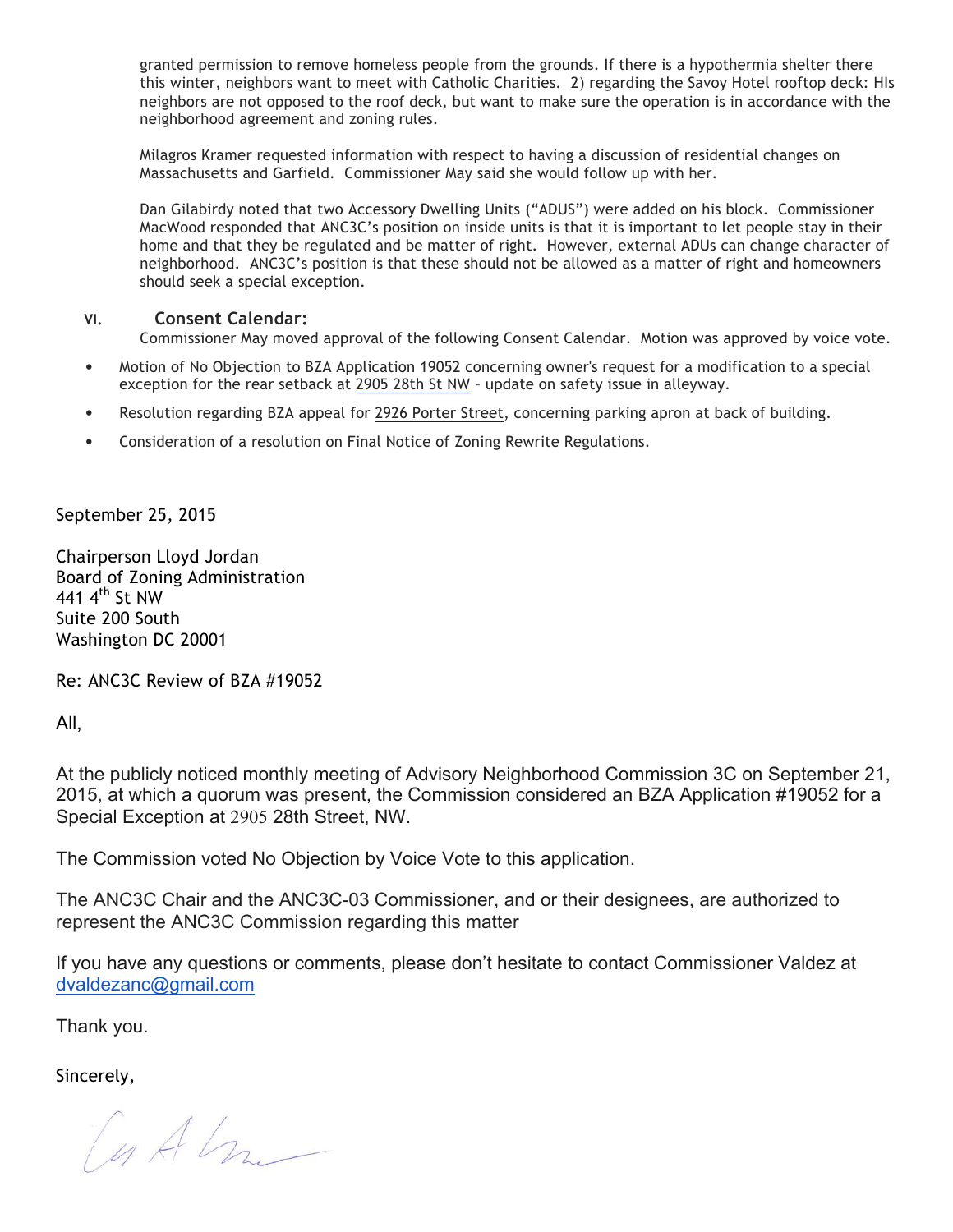*Carl Roller*

**Chair, on September 21, 2015**

# **ANC 3C Resolution No. 2015-031 Regarding BZA Appeal on Parking Spaces Behind 2926 Porter Street NW**

Whereas, in April 2014, ANC 3C unanimously adopted resolution # 2014-010, opposing the proposed alteration of the rear yard grade and the creation of a multi-space parking lot because such treatment and use is not consistent with the CP historic district.

BE IT RESOLVED that ANC 3C continues to believe that the creation of an additional 10-13 parking spaces violates existing zoning requirements and would cause harm to the quality of light, air and open space in the vicinity of the building, and therefore objects to creation of additional parking beyond what is already protected under current usage,

BE IT RESOLVED that this use raises zoning issues and that, at a minimum, ANC 3C believes a special exception is necessary and a variance may also be necessary, and therefore, ANC 3C joins with the neighbors in filing an appeal to the Board of Zoning Adjustment regarding these issues,

FINALLY, BE IT RESOLVED that the Chair and Commissioner representing ANC3C05 are authorized to represent the commission on this matter.

**Attested by**

Cuth

*Carl Roller*

**Chair, on September 21, 2015**

This resolution was approved by a voice vote, on September 21, 2015 at a scheduled and noticed public meeting of *ANC 3C at which a quorum (a minimum of 5 of 9 commissioners) was present.*

> **ANC 3C Resolution No. 2015-032 Regarding Final Notice of Zoning Rewrite Review, ZC Case No. 08-06A and B.**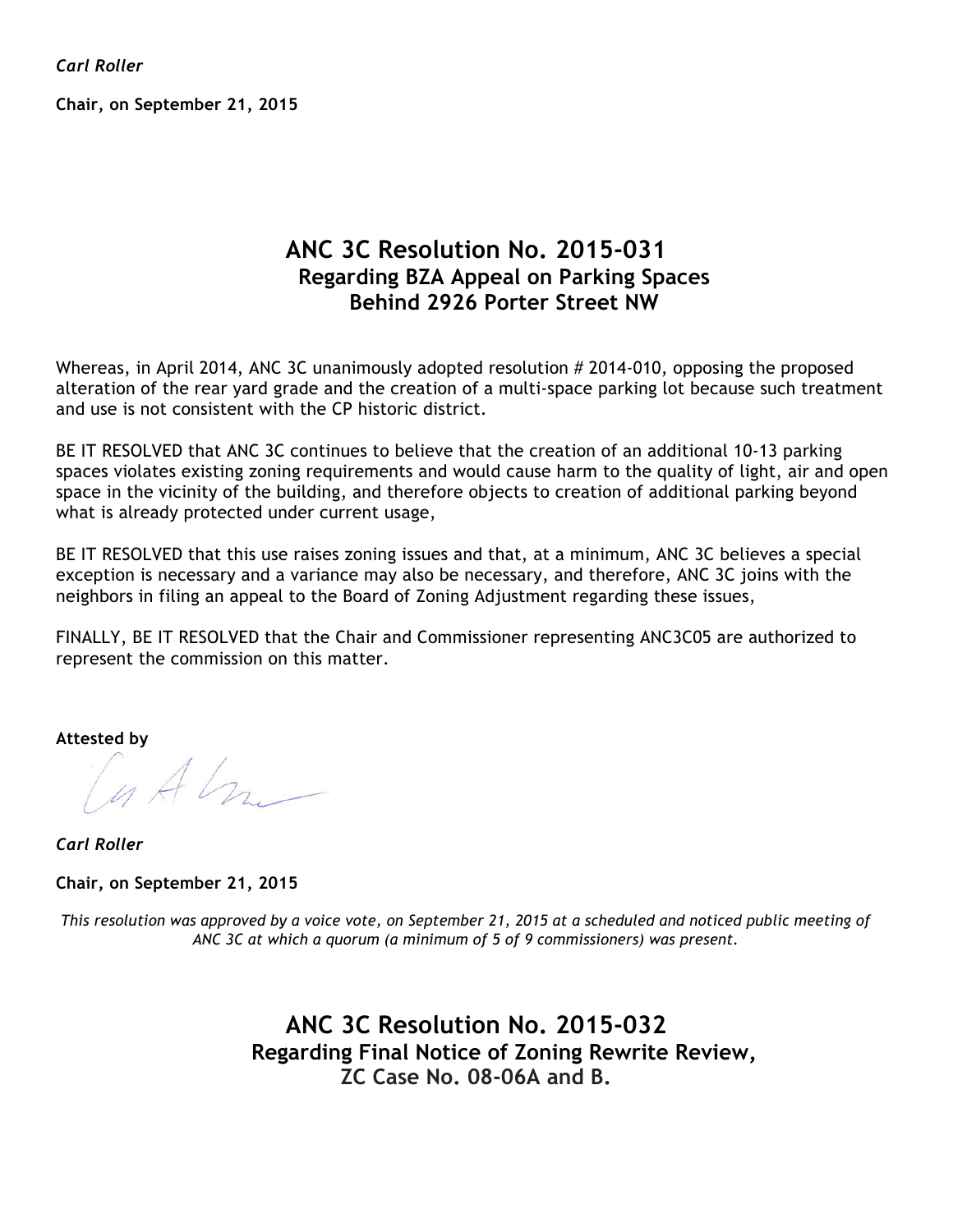Whereas Advisory Neighborhood Commission 3C ("ANC") has submitted several resolutions approved at noticed, public meetings with a quorum present that recommended changes in draft proposals in the Zoning Rewrite Review ("ZRR"); and

Whereas the Office of Planning changed certain proposals that included some of the areas commented on by the ANC, but other proposals that were the subject of ANC resolutions urging deletion or alterations were approved without change by the Zoning Commission during deliberations that did not mention ANC 3C's resolutions; and

Whereas the Zoning Commission has issued a Final Notice (published in the DC Register) of the approved changes to the zoning code with a deadline of September 25, 2015 for comments; and

Whereas the ANC has additional comments that are listed in this resolution, and which should be given great weight:

Therefore be it resolved that ANC 3C strongly urges the Zoning Commission to consider the following –

### SUBTITLE C

### Sec. 201 General Provisions

**-Reinsert existing Sec. 2000.3 that in part states that "all uses and structures incompatible with permitted uses or structures shall be regulated strictly and permitted only under rigid controls." The emphasis is necessary to direct the BZA and the zoning administrator to treat nonconforming uses and structures as anomalies that should ideally not be present in the zone. The absence of this provision from ZRR signals a change in policy that we don't think is warranted or intended. We have experience with the ZA not applying the non-conforming regulations strictly and in two recent cases the potential effect was so serious that neighbors are appealing the ZA's decision.**

### Sec. 204 Non-Conforming Use

**-Sec. 204.1 add " or intensity" at end of "A nonconforming use of land or structure shall** not be extended in land area or gross floor area." The intent is not to expand the use, which can **have negative impacts on permitted uses in the zone. Increasing the square footage is only one means of expanding the non-conforming use – the existing square footage could be rearranged to result in a much more intense use and that situation should be covered in the regulation.**

**-Sec. 204.8 delete and reinsert that changes in the non-conforming use will be reviewed by the BZA. If the intent is to rigidly control non-conforming uses, which has long been zoning policy and is endorsed in area elements of Comprehensive Plan, then the zoning code should not permit matter of right changes from one non-conforming use to another, even if within the same use category. By definition, these are uses incompatible with the zone and communities should have an opportunity to control them through a public regulatory process.** 

**-Sec. 204.9(e) reinsert "at least" between "within" and "hundred feet." The intention is to require an applicant to show that change in non-conforming use will not adversely affect the character and future development of surrounding area. Applying that burden to an area less than a block long prohibits the BZA from really assessing the extent of a negative impact. For example, a non-conforming trash transfer station has an affect far beyond a ½ block. By inserting "at least" the BZA can effectively capture the degree of the geographic affect.**

### Sec. 304 Subdivision - Rules of Measurement for Lot Width

**-Sec. 304.4 should be deleted. It would allow the creation of new lots for single family residences or flats that are only 40% the minimum required width for a lot in the zone. The**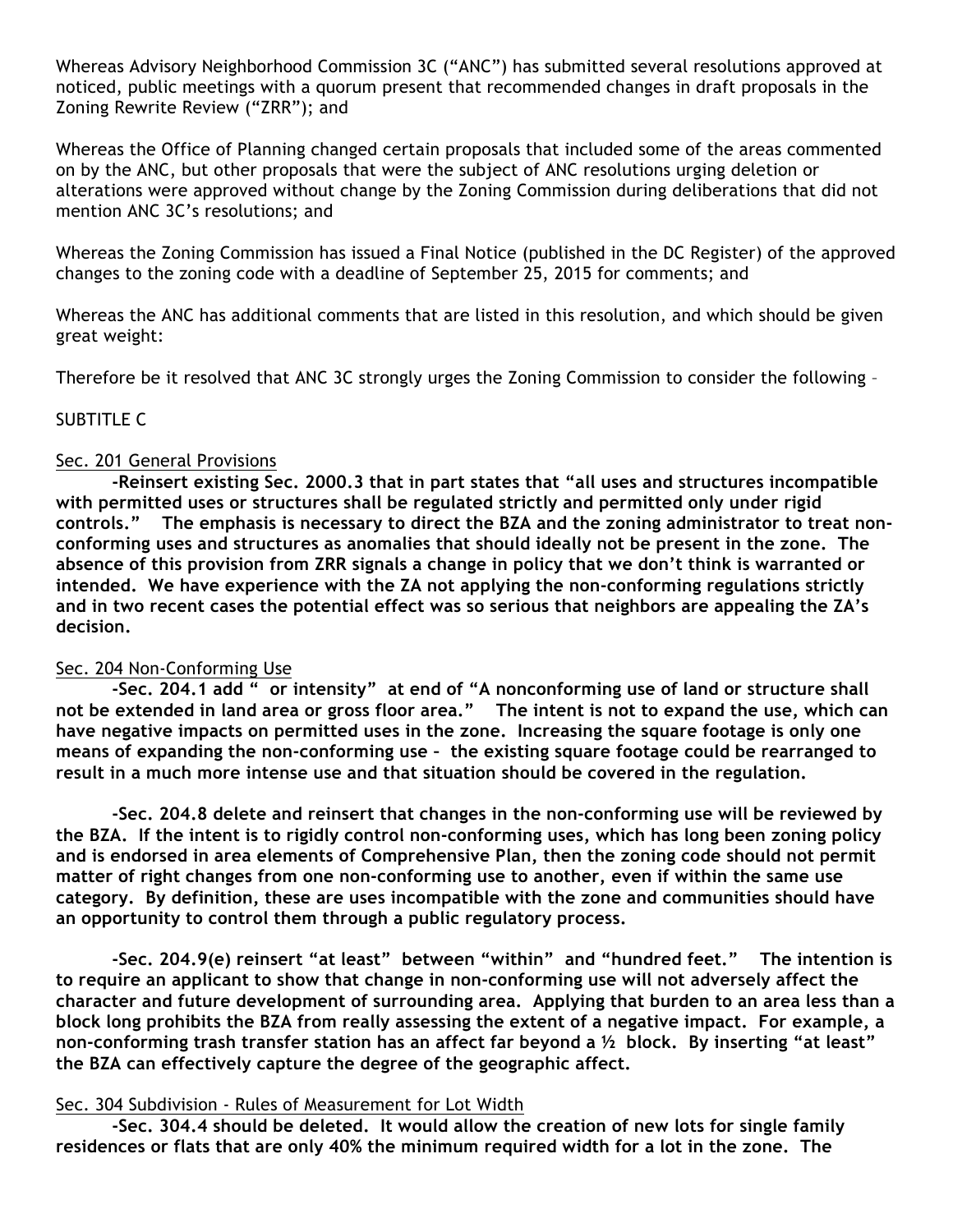**absolute minimum could be as narrow as 14 feet! It is ludicrous to imagine that you could have a** minimum lot width of, for example, 50 feet in an R-1-B zone as measured 30 feet back from the **front of the lot (as ZRR is proposing) and a street frontage that is only 14 feet! These two provisions must be reconciled. We recommend that lot width should be measured at the front of the lot in order to preserve block character and not 30 feet back.**

#### Sec. 305 Theoretical Subdivisions

**-Sec. 305.4(c) should substitute measurement of height from "finished grade" to "natural grade" as is required throughout the zoning code. Indeed the follow provision, 305.4(d), clarifies that 305.4(c) would allow a different measurement method for theoretical lots than is required for standard lots in the same zone. Allowing the topography of a series of theoretical lots to be changed – usually to attain more height on at least one side of future structures - is problematic and could alter the character of a block or neighborhood. A developer should expect building heights to rely on natural grade and if the developer wants to alter the grade to achieve more height than would be possible using the natural grade, this should be part of the special exception proceeding.** 

### Sec. 701 Minimum Vehicle Parking Requirements

**-Sec. 701.5 shows substantial reduction in requirement for multi-family buildings that would result in 66 to 85% reduction in parking spaces without any process that would permit the ANC and the community to protest. The Comprehensive Plan states that reductions in parking requirement can be considered if the specific circumstances of a neighborhood warrant the reduction. There has been no assessment of the transit use in our neighborhood or any consultation with us about our experience with parking demand where minimum parking requirements have been inadequate. We strongly oppose the unilateral matter of right reduction in parking and urge the Zoning Commission to reinstate the current minimums and provide a special exception process to lower on case-by-case basis.**

**-Sec. 701.8 (b) and (f) add that permission to locate required parking spaces off-site whether as matter of right or by special exception should partly be premised on the unavailability of the District's Restricted Residential Parking Program at the on-site and off-site locations. This condition is necessary to protect adjacent and nearby properties from an increase in demand for scarce on street parking supply.**

### Sec. 702 Exemption from Minimum Parking Requirement

**-Sec. 702.1(c) permits a 50% reduction in the substantially reduced minimum parking requirement for apartment buildings and commercial establishments based on proximity to metro or high frequency bus lines. The Office of Planning has reported that significant parts of ANC 3C would be affected by this provision. We oppose this provision and urge a special exception process to determine if reductions are warranted and, if so, what level of parking is appropriate based on neighborhood conditions of supply and demand. There have been no changes to public** transit in ANC 3C and thus, no new transit use or vehicle use patterns that convince us that this **matter of right reduction is reasonable or responsible. On the contrary, our experience is that** metro bus is unreliable and inefficient and the metro is too far from many of the areas eligible for 50% reduction to expect that residents will not need or want cars -- and those cars must be parked **off-street!**

# Sec. 703 Special Exceptions from Minimum Parking Requirements

**-Sec. 703.2(f) should be deleted because it allows developers to base waiver of all or part of minimum parking requirements on the provision of a "significant proportion" of affordable housing units. First, this is a vague construct that begs for interpretation. Second, it declares that either low-income residents don't own cars or worse, they should not own cars. Many low-income**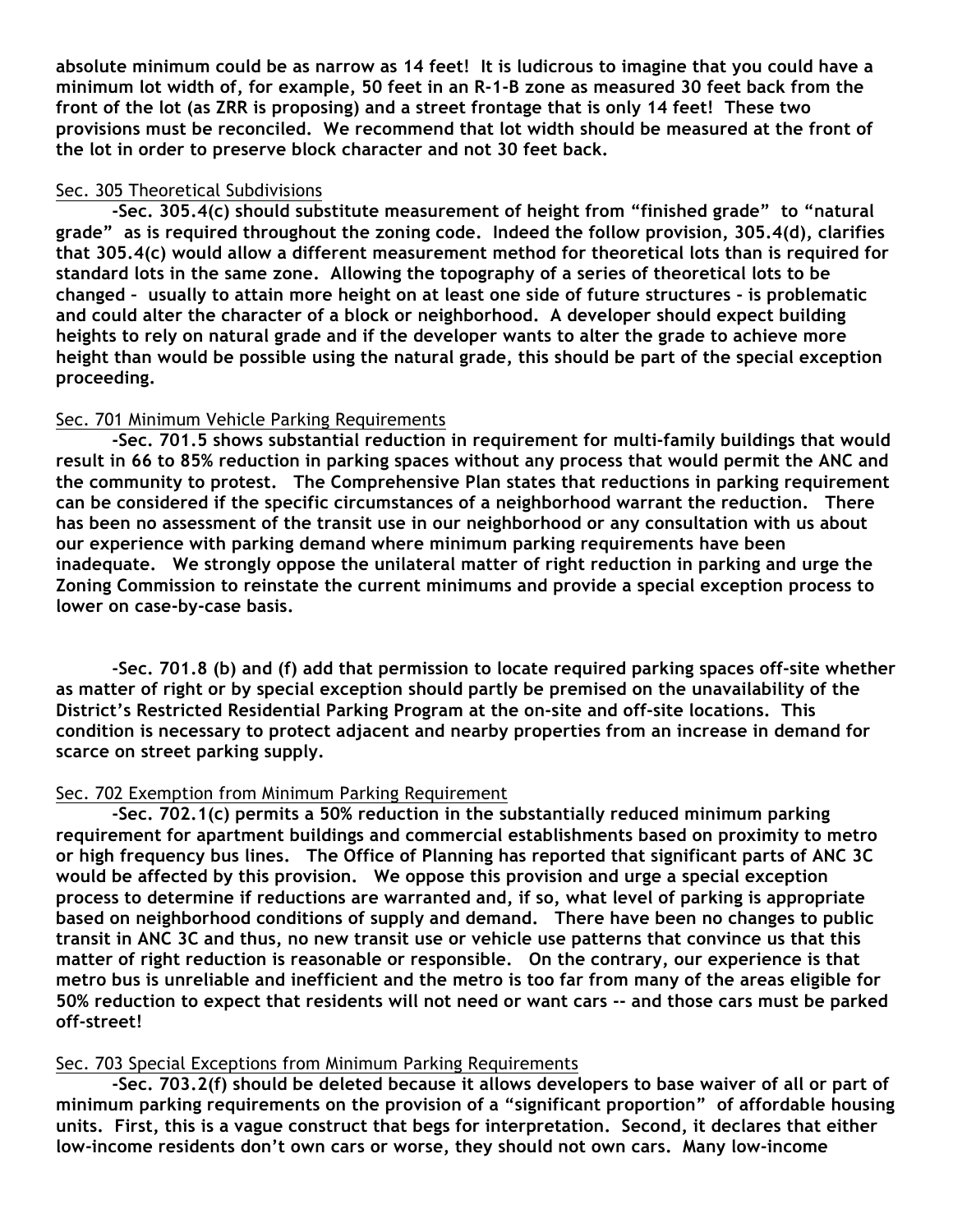**residents rely on cars, rather than public transportation, to travel to shift work, to take children to day care or schools away from the neighborhood or jobs, and to reach other necessary services that are often not found in low-income neighborhoods.**

### Sec. 708 Car-Share Parking Space Provisions

**-708.4 delete because this permission allows a commercial use that is not a home occupation on residential property. In addition, it has potential to turn a rear yard into a parking lot since these spaces would be in addition to required spaces for the principal dwelling. It would add congestion to an alley that is used by residents and where commercial uses are not zoned. There are myriad locations for car sharing from dedicated on street locations to dedicated spaces in every type of development. Promoting this commercial enterprise on residential property is unwarranted.**

# **SUBTITLE X**

### Sec. 105 School Plan Requirements

-**105.2 add ANC into application referrals from Office of Zoning**

# Sec. 201 Chancery Use Criteria

**-Define "area" narrowly since this extraordinary authorization for a foreign government to avoid zone restrictions by essentially creating a geographic boundary that is more beneficial to establishing an undesirable use potentially undermines the intent of zone regulations.**

**-Sec. 203.4 add ANC into application referrals**

# **SUBTITLE Y**

# Sec. 102 Organization

**-Sec. 102.2 delete authorization for staff of Zoning Commission to serve on Board of Zoning Adjustment. The Zoning Commission has no staff, unless the Office of Zoning personnel are considered the staff, but there should be no delegation of this important function to staff. The DC members of the Zoning Commission are appointed by the mayor and confirmed by the Council after a public hearing and there is no similar process for staff to be vetted for their qualification to represent DC residents on this important regulatory body.**

# Sec. 103 Meetings and Hearings

**-Sec. 103.5 replaces 4-day notice of public meeting agenda with current requirement (3105.7) of 7-day notice. Four days is not reasonable public notice.**

# Sec. 203 Evidence

**-Sec. 203 add that burden of proof is on applicant, which is currently required (3119.2), but has been deleted in this final version.**

# Sec. 302 Zoning Appeal Filing Requirements

**-Sec. 302.17 replace 14 days with 7 days, which is current requirement (3115.1). It is an unreasonable burden to require ANCs that meet on a set monthly schedule to produce appeal responses 14 days before the hearing rather than the current 7 days in advance.**

### Sec. 703 Consent Calendar

**-Sec. 703.2 delete modifications of consequences from zoning order changes decided without public hearing because Sec. 703.5 defines the category broadly to include changes in conditions and design that could be among the most highly contentious issues considered during the hearing on the application. The parties should have an opportunity to be heard and not be**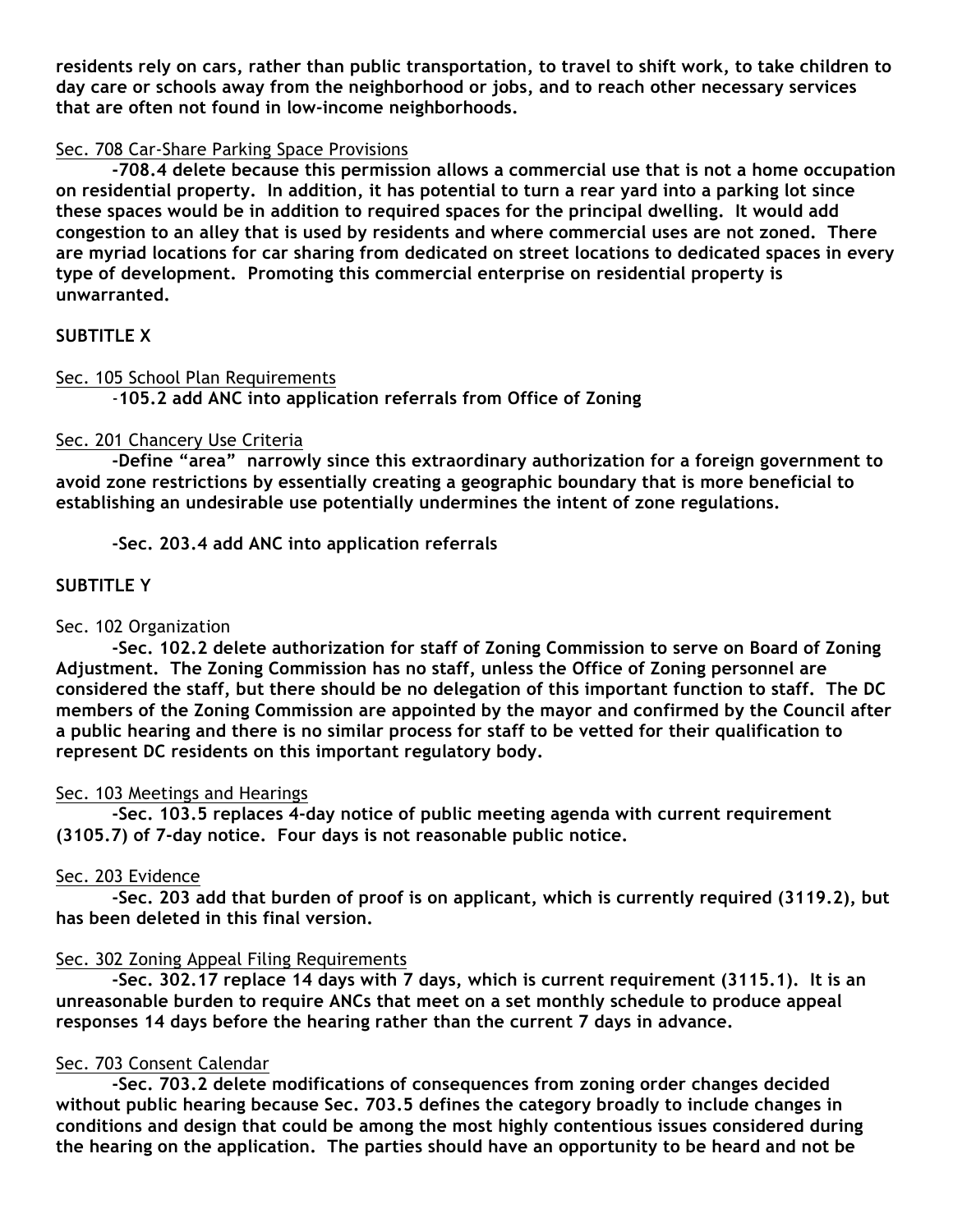**subject to an unreasonable 10-day period to file opposition response. This requirement, Sec. 703.10, is particularly onerous for an ANC.**

**-Sec. 704.6 Ten (10) days between notice and filing response is not adequate or reasonable for an ANC. It may be presumed that ANC has reviewed the original application and authorized a commissioner to represent it on the application. However, ANCs cannot be expected to have anticipated what modifications of consequence an applicant may request after the decision. It may be associated with some aspect of the application that was fine originally but that is not fine as** modified and the ANC would have to vote at a public meeting to have the authority to offer a **response. The timing of the response if limited to 10 days deprives the ANC of opportunity to represent the neighborhood on the matter.**

# **SUBTITLE Z**

### Sec. 405 Referrals to and Reports of Public Agencies

**-Sec. 405.7 seems to separate the level of meaningfulness of great weight afforded to the Office of Planning comments on zoning cases and the great weight afforded to ANCs in Sec. 406.2. The former is vague about when Commission must honor the great weight of OP comments, but the latter provision clearly states that the ANC's comments will only be given great weight after** deliberations and the issuing of a proposed decision. It is only at a pro forma second vote, or final **action, that the Commission would honor the ANC great weight requirement that is articulated in the Comprehensive Advisory Neighborhood Commissions Reform Amendment Act of 2000. The amendments state "the issues and concerns raised in recommendations of ANC shall be given great weight during deliberations by the government entity." Thus, there should be no qualification on which deliberations of the Commission require great weight – in fact; all deliberations should include great weight consideration of ANC recommendations. Sec. 406.2 must be changed to make this requirement clear and unambiguous.**

### Sec. 504 Reports of Public Agencies

**-Sec. 504.5 and Sec. 505.1 present the same inconsistent treatment of great weight afforded to the Office of Planning and the Advisory Neighborhood Commissions. It effectively permits the Commission to ignore the ANC recommendations until all meaningful deliberations are finished and only the final rubber stamp of a decision is scheduled. This downgrading of ANC great weight versus Office of Planning great weight is not the intent of the authorizing law and the Commission should correct this second-class treatment of ANCs before the ZRR is finalized.**

### Sec. 703 Consent Calendar

**-Sec. 703.1 delete authorization that petitions for modifications of consequence can be decided without public hearing on consent calendar. By definition, these petitions are material to the facts that led to the Commission's decision on the original application in a contested case. Parties should have an opportunity on the public record to oppose changing conditions in the final order and/or altering exhibits that all parties and the Commission relied on. In addition, the example listed in Sec. 703.4 that "a change in position on an issue discussed by the Commission that affected its decision" should be deleted. This appears to be a reconsideration of the decision and it should not be allowed using modification rules.** 

**Sec. 703.6 add to list of examples of modifications of significance "change to public benefits or amenities or required covenants."**

Be It Further Resolved that ANC3 supports all of the comments in the previously submitted attached resolutions, which were approved at a noticed public meeting where a quorum was present;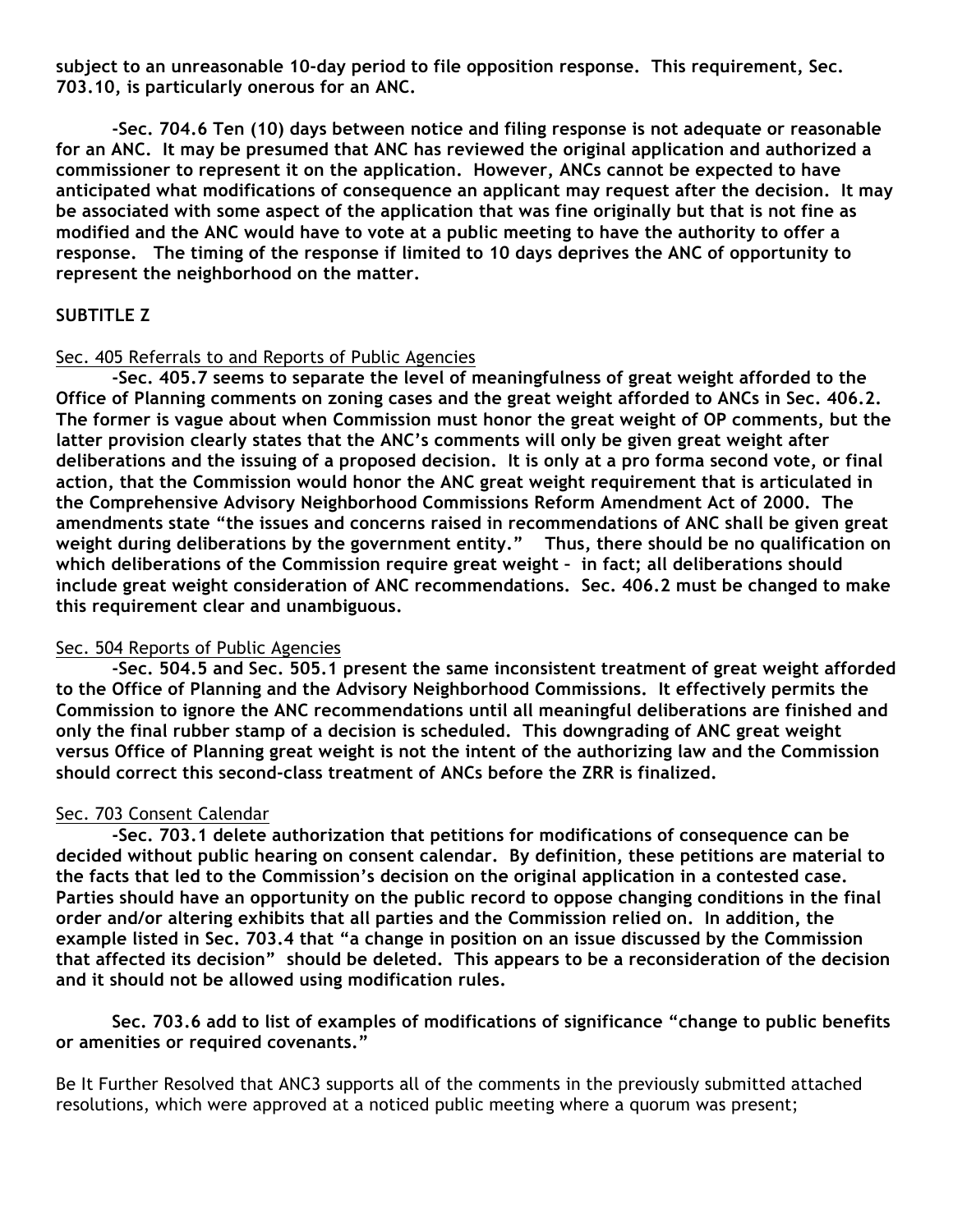Be It Further Resolved that the Chair and that all the ANC 3C Commissioners are authorized to represent the commission on this matter.

**Attested by**

 $u$  Alz  $-$ 

*Carl Roller*

### **Chair, on September 21, 2015**

This resolution was approved by a voice vote, on September 21, 2015 at a scheduled and noticed public meeting of *ANC 3C at which a quorum (a minimum of 5 of 9 commissioners) was present.*

#### VII. **Commission Business:**

1. Update from the Mayor's Office on its Six-Month Report

Michael Matthews provided the update. Alleypalooza resulted in an upgrade to the alleyway behind the Cleveland Park fire station. Alleyway behind the commercial strip in the 2600 block of Connecticut Avenue is also being upgraded, including proper drainage.

Emergency shelters for the homeless are becoming decentralized and there will be shelters in all eight wards. Constituent support is needed. The goal is to eradicate homelessness of veterans by 2016.

There will not be individual apartments for families due to lack of resources; no timeline yet for Ward 3; City wants rapid rehousing; Commissioner MacWood urged DC to buy property through affordable housing developments, utilizing the Affordable Housing Trust.

2. Discussion with WMATA regarding metro bus changes affecting ANC3C (X3, N3, 93):

Assistant Manager for Bus Planning for WMATA provided an overview of the changes being considered in the Metro bus routes affecting ANC3C. The X3 would terminate at the Duke Ellington Bridge, as will the 93. The 96 would pick up the riders presently using X3 in the part of the route being terminated. The N3 route is replicated by other routes along Massachusetts Avenue. Changes are being made to improve efficiency and reallocate resources to those areas with high ridership and congestion. The comment period closes on September 23rd. Commissioner Siegel moved a Resolution to extend the comment period.

# **ANC 3C Resolution No. 2015-033 Regarding Changes in WMATA Bus Routes Affecting ANC3C**

WHEREAS ANC3C believes the comment period that began in mid-August and is scheduled to close this week did not afford the opportunity for board community input;

BE IT RESOLVED that ANC3C strongly urges WMATA to extend the commend period before submitting recommendations to the Board regarding the bus routes that run through ANC3C and neighboring communities so that increased outreach can be undertaken and residents and communities can have an opportunity to express their concerns.

BE IT RESOLVED that the Chair and Commissioners representing ANC3C are authorized to represent the commission on this matter.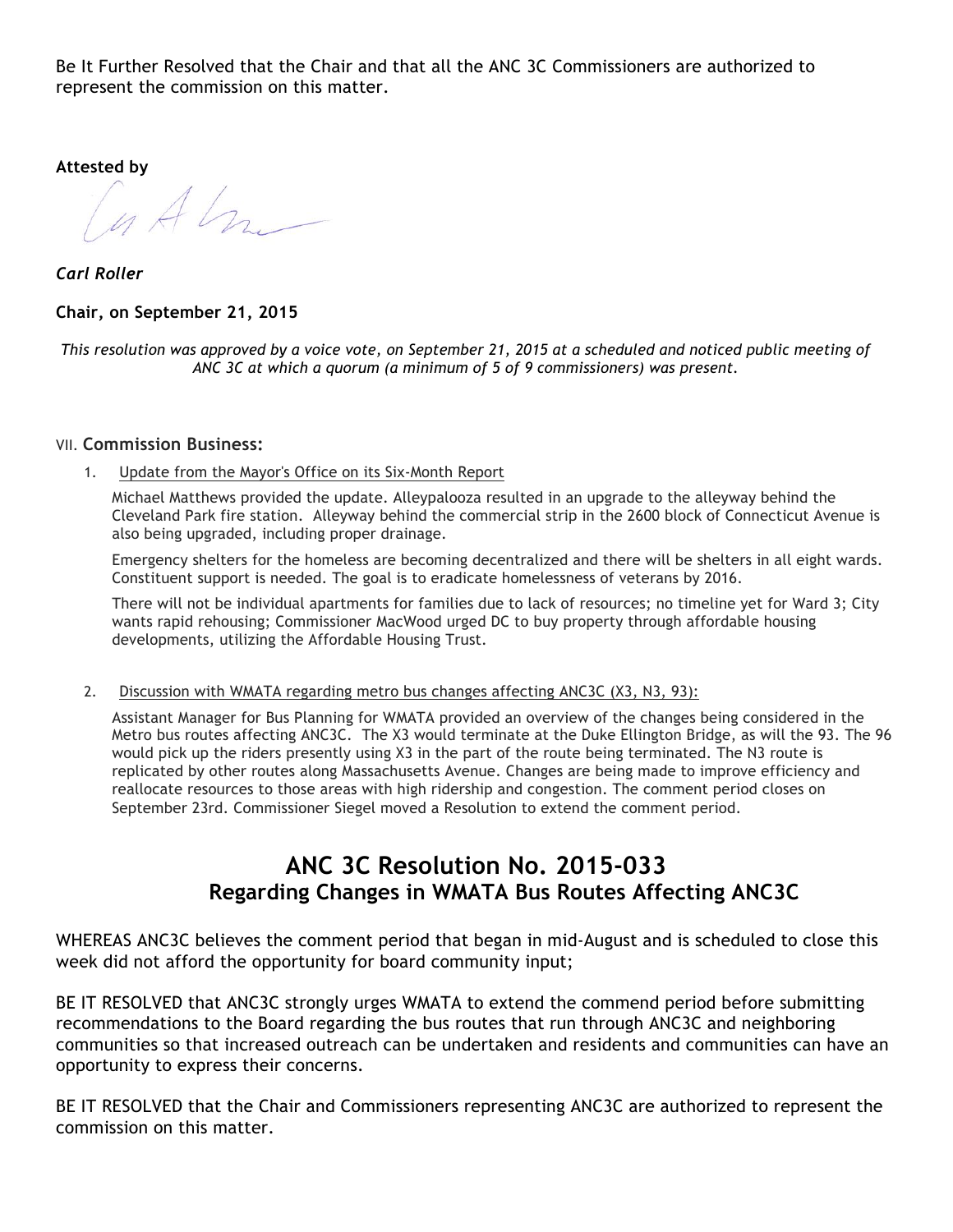**Attested by**

u Alm

*Carl Roller*

#### **Chair, on September 21, 2015**

#### This resolution was approved by a voice vote, on September 21, 2015 at a scheduled and noticed public meeting of *ANC 3C at which a quorum (a minimum of 5 of 9 commissioners) was present.*

- 3. Grant Presentation by Iona Senior Services, which is requesting \$2,500 to help defray the cost of printing its newest Resource Guide: No representative present.
- 4. Request for reinstatement of neighborhood protest to ABRA application (#090804) for 2505 Wisconsin Avenue NW

Commissioner May provided the overview on this matter. Neighborhood residents are seeking ANC3C support for their request for reinstatement of their application to be recognized as a party to protest the ABRA application for the Savoy Hotel since their request was dismissed on technicalities. Commissioner May moved authorization to send a letter on this matter, supporting the request as outlined in their pleadings. Motion was approved by voice vote.

Update on BZA hearing on variance for 2505 Wisconsin Avenue NW

Commissioner May outlined issue for October 6th BZA hearing: whether DCRA Zoning Administrator can grant variance without going before ANC or going to BZA since Savoy Hotel is a non-conforming use in R-1-B neighborhood. She will testify representing ANC3C.

September 20, 2015

Chairperson Ruthanne Miller Alcoholic Beverage Regulation Administration 2000 14<sup>th</sup> St NW 4<sup>th</sup> Floor Washington DC 20009

Re: Request for Reinstatement of Protest of Proposed Expansion of ABRA License 090804

Dear Chairperson Miller:

At a regularly scheduled ANC meeting on September 21, 2015 at which a quorum of 8 out of 9 Commissioners was present, ANC3C, by an affirmative voice vote, voted to support the Request for Reinstatement filed by the residents who appeared at the ABRA roll call hearing on August 10, 2015 and to authorize the Chair to write this letter in support of this request.

Attached please find a copy of the pleadings, which were filed by the group of the residents and the signatures thereto attached. The residents filed their protest on August 10, 2015 so that ABRA might consider their concerns. Their protest was denied on a technicality. The residents made a good faith effort to comply with what they understood to be the requirements for filing the protest as described on the ABRA website and were present at the roll call hearing to support their protest.